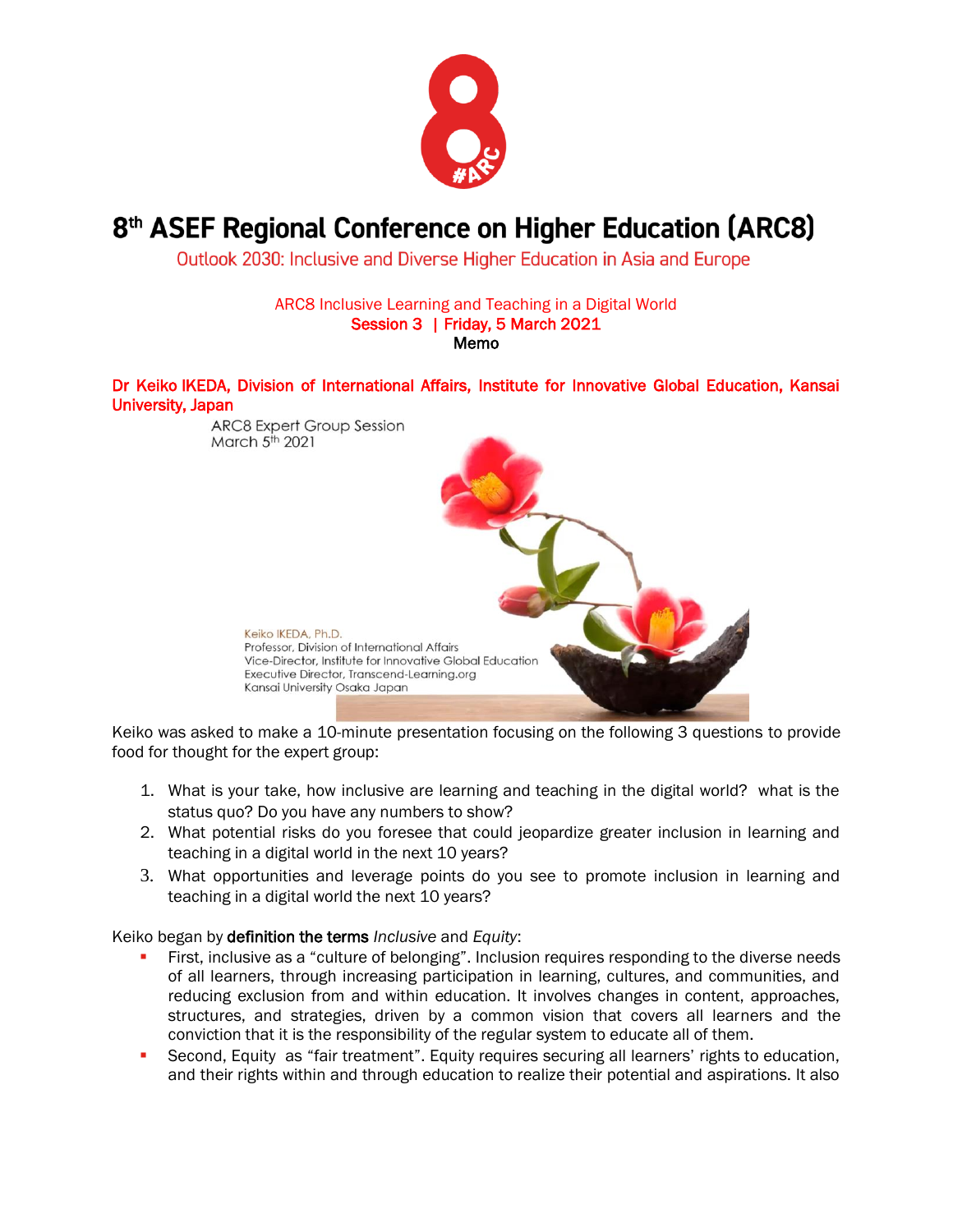requires implementing and institutionalizing arrangements that help ensure all learners can achieve these aims.



## Keiko explained that there were three levels to the digital divide:

- **The Economic Divide:** The first level was inaccessible technology;
	- $\circ$  The first level of the digital divide can even be found in developed countries, such as the United States of America. The gap between those who had access to computers and the internet, and those who did not were because of social or geographical barriers, but this gap had become much more apparent with the pandemic (USA Today), as explained by Keiko.
- The Usability Divide: The second level is the lack of digital skills or digital literacy;
- The Empowerment Divide: The third level of the digital divide is the inability or lack of access to benefit from the use of internet.
	- $\circ$  An example of the second level of the digital divide was given. In Japan, PC access from homes and from schools began to reduce beginning 2018. The reason for this, according to Keiko, was the development and mass distribution of smartphones. The example captures the second level and third level of the digital divide. Normal access to desktop computers created the second and third digital divide which meant that people could not take advantage from internet use, widely unable to develop the desktop skills for employability, academics, etc.

In terms of the status quo and the digital divide in Japan: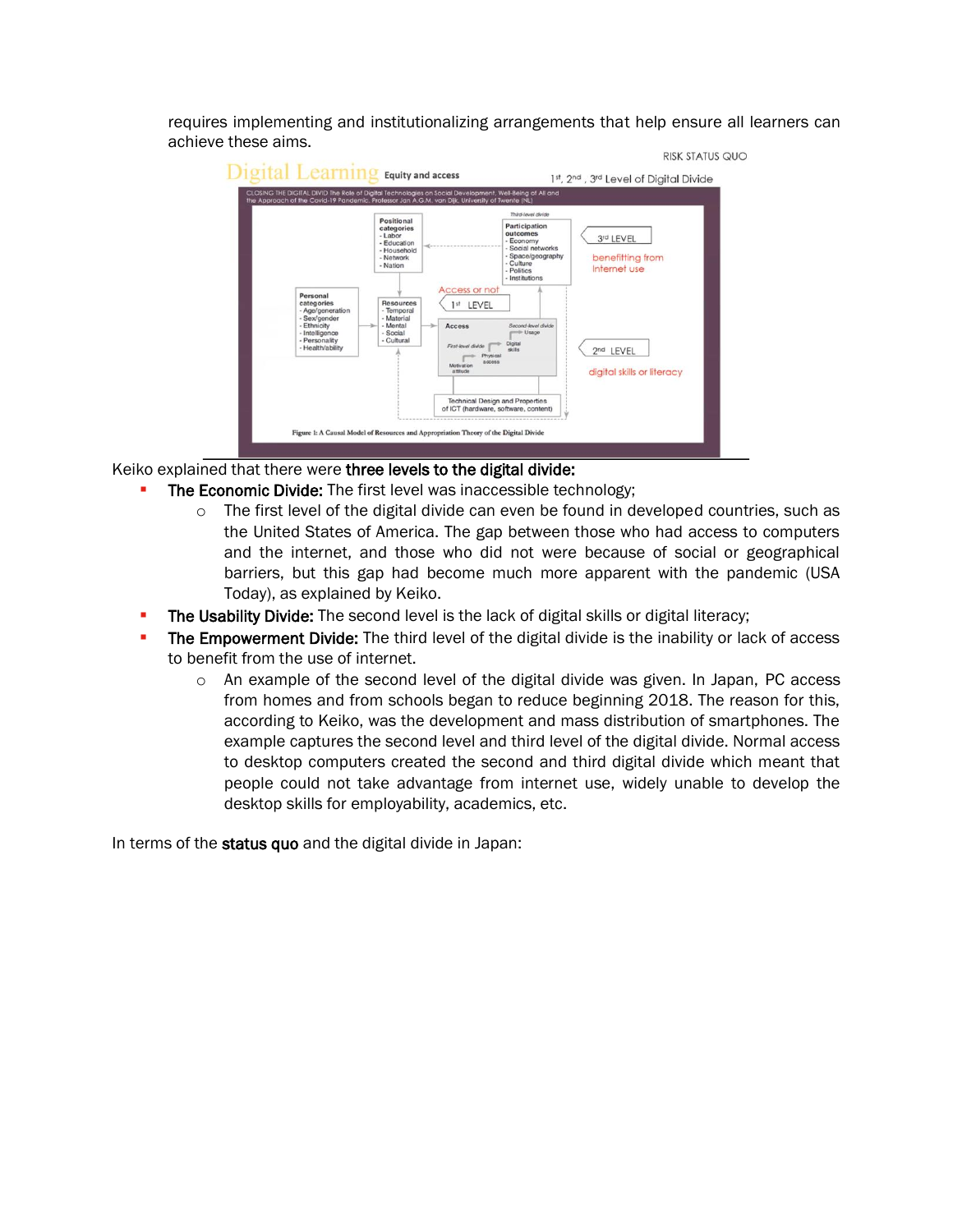

terms of providing PC access to 15 years old from home. However, this was so because of the increase in in access to mobile phones. Keiko presented the perspective wherein this may cause the third level in the digital divide, wherein PC skills won't be development for employability or academics do to the shift towards mobile phone use. Additionally, the new prime minister of Japan announced the establishment of the digital ministry to respond. Japans response in digital learning within the context of the pandemic was astonishing, said Keiko:<br>Japan and Quick adaptation of digital learning in 2020 POTENTIAL STAUS QUC



There was a influx in the mode of hybrid teaching during pandemic, from 6.8 percent in May 2020 increasing up to 60 percent in July 2020. There were rapid adjustments in just two months, and the learning curve was very sharp, according to Keiko.

Keiko proceeded to elaborate on the potential in the next 10 years, and introduced the concept of society 5.0.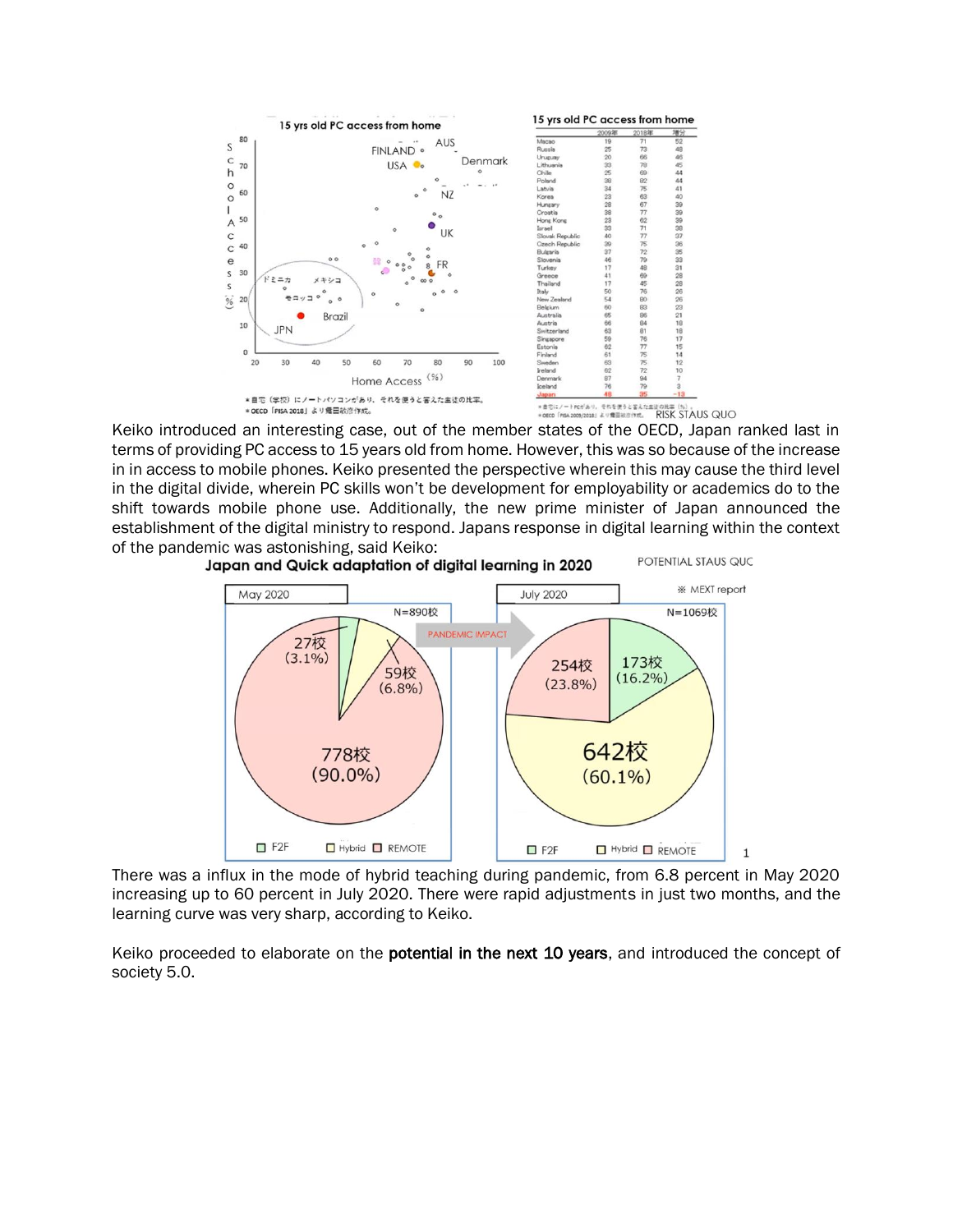

According to Keiko, goals of online learning in Japan take the example of the industry, as the movement industry usually has a strong influence on the higher educational sector. Keiko explained that this was partially because of the tight liaison between the employment system and universities. Come educational digital transformation, the industry sector certainly picks up faster while the education sector would need to catch up. At this time, there will be a strong push or diversity, equity, and inclusion.

Due to the halt on mobility, the use of digital engagement increased with teaching and learning in international education. Keiko identified Collaborative Online International Learning (COIL), virtual exchange, and virtual mobility as essential parts in the new normal. Keiko also observed that there was a growing interest in online collaborative learning, and there were various benefits of online mode of teaching and learning.



The Three C's in COIL: Communication, Coordination, and Collaboration.

As said by Keiko, "the key would be if you can collaborate online, then you can certainly learn online"

Keiko proceeded, to elaborate the **potential risks** in the coming years: